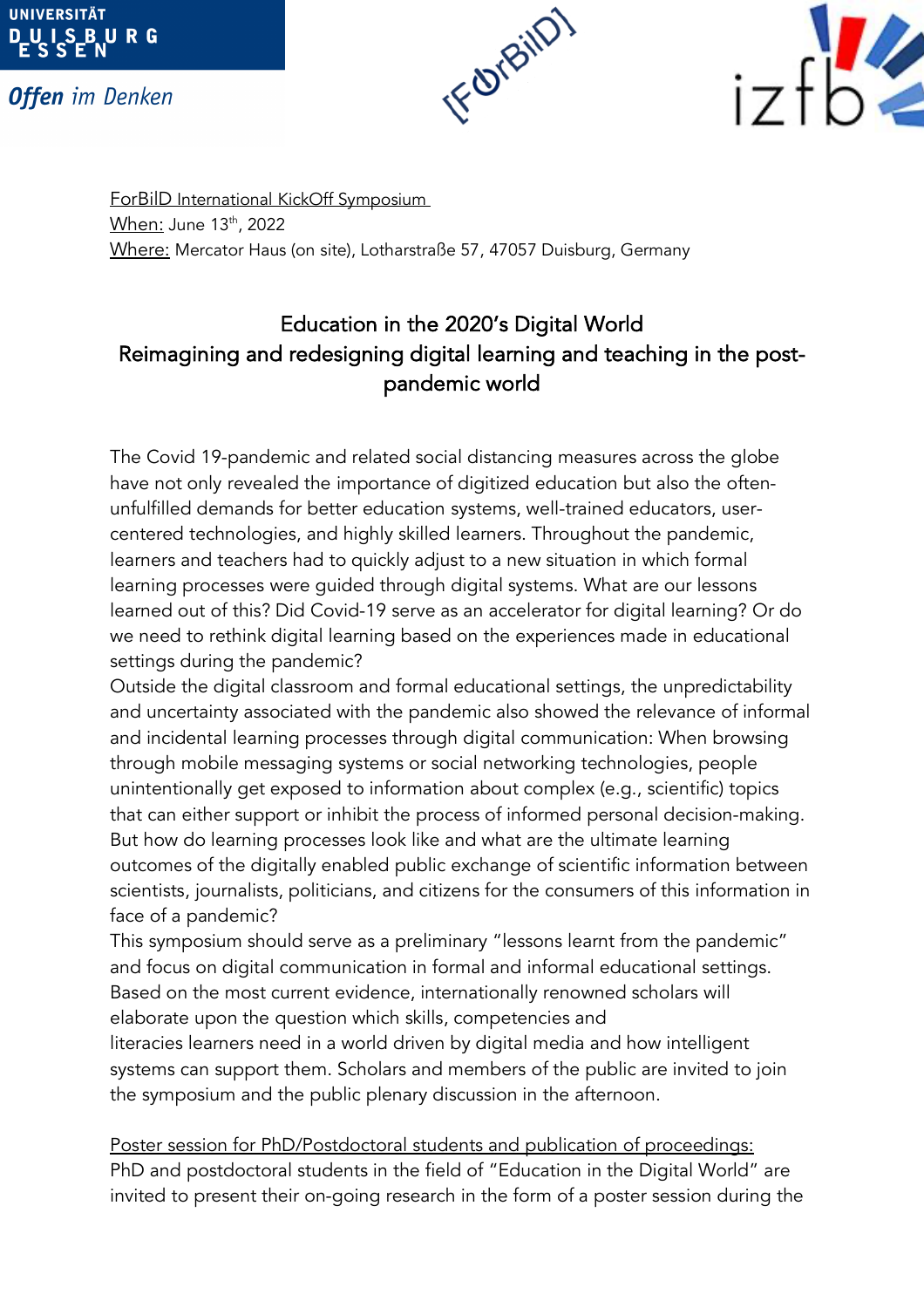symposium (see schedule). This is a unique opportunity to receive feedback from international scholars working in different sub-disciplines. To be part of the poster session, please submit the title and abstract (not more than 200 words) of your poster on May 30th, 2022, using this form: https://www.uni-due.de/izfb/symposiumreg-poster. After the conference, students will get their chance to publish their results in the form of symposium proceedings.

## Registration (Deadline May 30<sup>th</sup>, 2022):

Please register for the international symposium, using the following form https://www.uni-due.de/izfb/symposium-reg.

## Program committee:

Jun.-Prof. Dr. Irene-Angelica Chounta, University of Duisburg-Essen Jun.-Prof. Dr. Eva Gredel, University of Duisburg-Essen Jun.-Prof. Dr. German Neubaum, University of Duisburg-Essen Jun.-Prof. Dr. David Wiesche, University of Duisburg-Essen

## Organizing team:

Jana Dreston, University of Duisburg-Essen Dr. Helene Kruse, University of Duisburg-Essen Marie Mohseni, University of Duisburg-Essen Jun.-Prof. Dr. German Neubaum, University of Duisburg-Essen

## Contact:

For any questions, please contact german.neubaum@uni-due.de or jana.dreston@unidue.de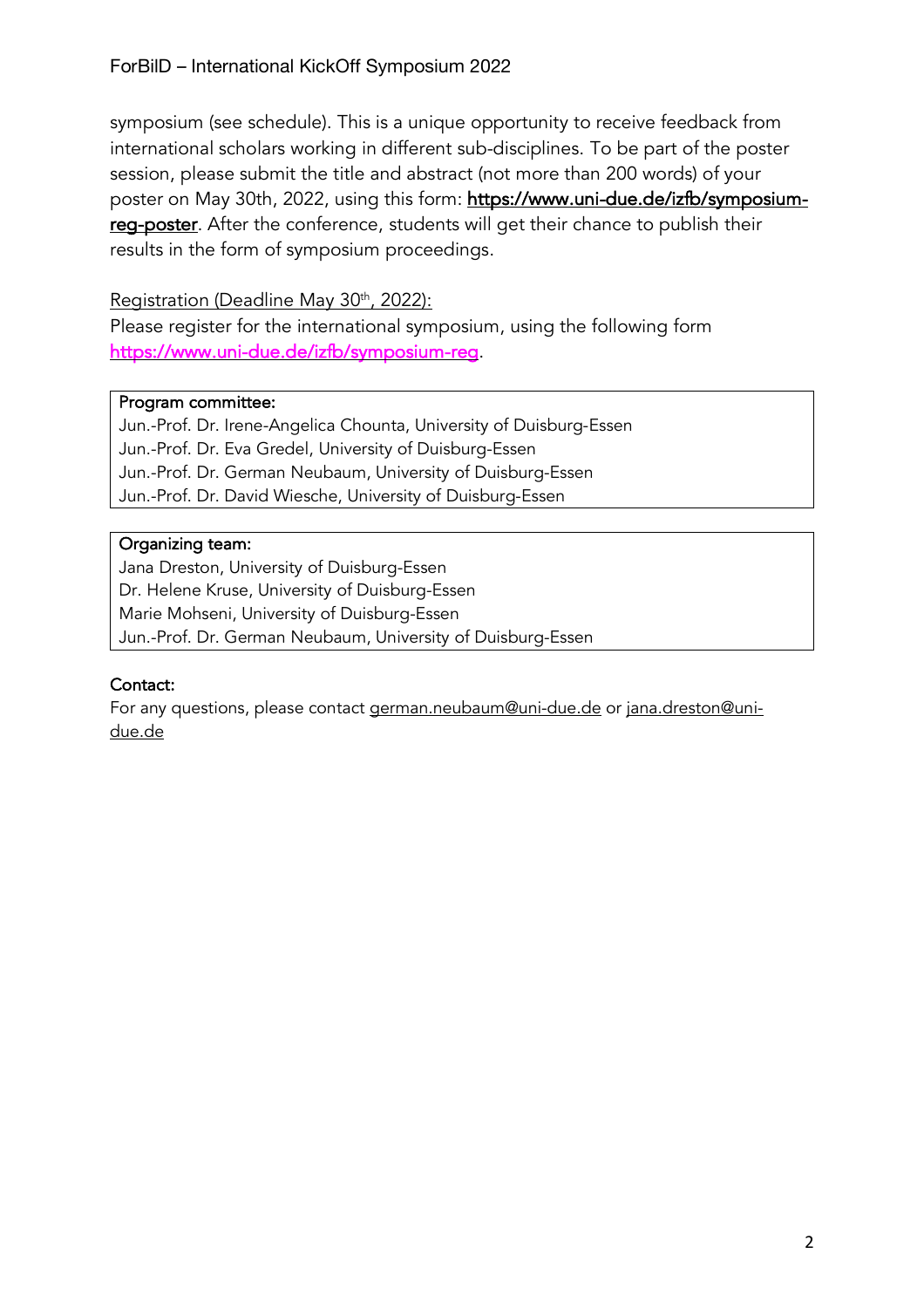

Program

10: Opening: Introduction of ForBilD

10:15: Prof. Dr. Shirley Ho (Nanyang Technological University, Singapore): Informal Learning in a Digital World: Misinformation about Science & the Responsibilities of the Scientific Community

11:15 Coffee break

11:30: Dr. Ioana Jivet (Educational Technologies, Leibniz Institute for Research and Information in Education, Germany):

### Supporting Student Agency with Learning Analytics

12:30 Lunch

14:00 Poster session (inviting junior scholars to present their current projects in the field of digitized education)

15:30 Prof. Dr. Jennifer K. Olsen (University of San Diego, USA): Supporting Flexibility in Post-Pandemic Higher Education

16:30 Coffee break

16:45 Plenary discussion

18:00 Close

19 Dinner at the Duisburg Innenhafen

#### Covid-19 safety policy for on-site symposium

The organizing team takes the symposium participants' health and safety very seriously. We continuously monitor local and international guidelines and regulations related to COVID-19. Shortly before the symposium, we are going to inform all participants via email about the required hygiene measures to be taken by us and by the participants.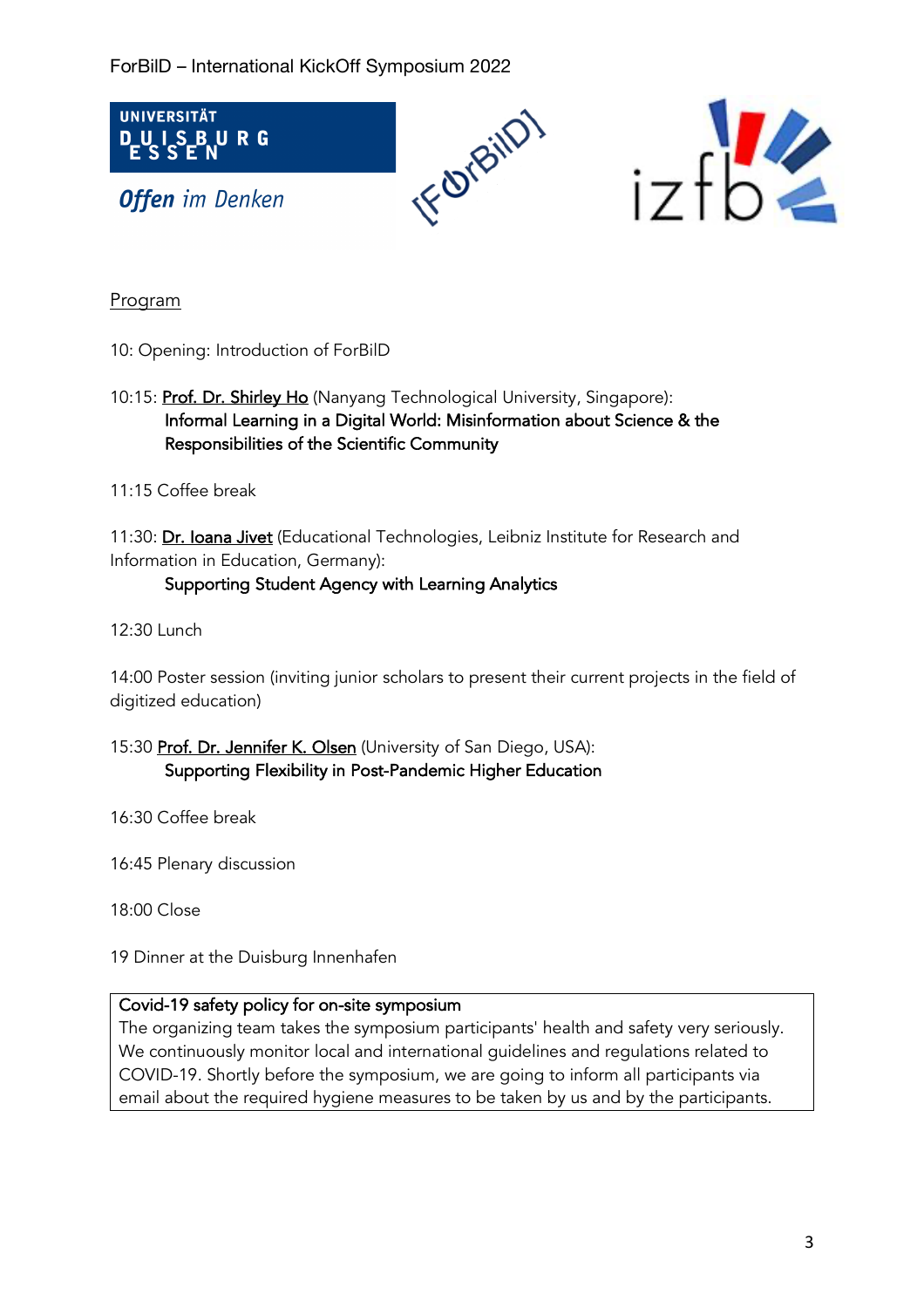*More on Keynote Talks:*

## Speaker: Shirley Ho

Title: Informal Learning in a Digital World: Misinformation about Science & the Responsibilities of the Scientific Community

Abstract: Learning often goes beyond physical and digital classroom settings. The COVID-19 pandemic has engendered an infodemic, represented by an unprecedented overabundance of online and offline information. Likewise, when facing complex scientific topics, the public may be exposed to misinformation that can either support or inhibit the process of informed personal decision-making. How do the informal learning processes look like? Are interventions such as fact-checking and enhancing digital media literacy among the public effective in increasing their ability to discern accurate information from misinformation? An underexplored way to combat false claims is through engagement of the scientific community. Scientists can provide evidence-based, scientifically defensible information to refute false claims regarding the pandemic. How can we enable long-term engagement of scientists to identify and address false claims about emerging science and technologies? This talk will cast a spotlight on the responsibilities of the scientific community in taking a more proactive role in preventing the spread of mis- and disinformation, potentially enabling a more conducive environment for informal learning of scientific topics.

Bio: Shirley Ho is the Associate Vice President for Humanities, Social Sciences & Research Communication in the President's Office at Nanyang Technological University (NTU), Singapore. She is concurrently Professor of Communication in the Wee Kim Wee School of Communication and Information (WKWSCI) at NTU. Her research area focuses on crosscultural public opinion dynamics related to science and technology, with potential health or environmental impacts.

## Speaker: Ioana Jivet

Title: Supporting Student Agency with Learning Analytics

Abstract: The pandemic forced higher education institutions to move fully online and even as face-to-face teaching becomes feasible again, the majority of students wish to continue online learning, either in a hybrid or blended format. This is a huge opportunity for learning analytics research to step up their game and concentrate on developing tools that support students to become masters of their own learning. As more students spend more time in online learning environments without the explicit guidance of teachers, the traces students leave in the digital world can be used to generate and provide actionable and supportive feedback on their performance, study behaviour and even self-regulated learning strategies. In this talk I will illustrate how student-facing learning analytics can support students learning online and touch upon the challenges of designing and implementnig trustworthy and meaningful analytics.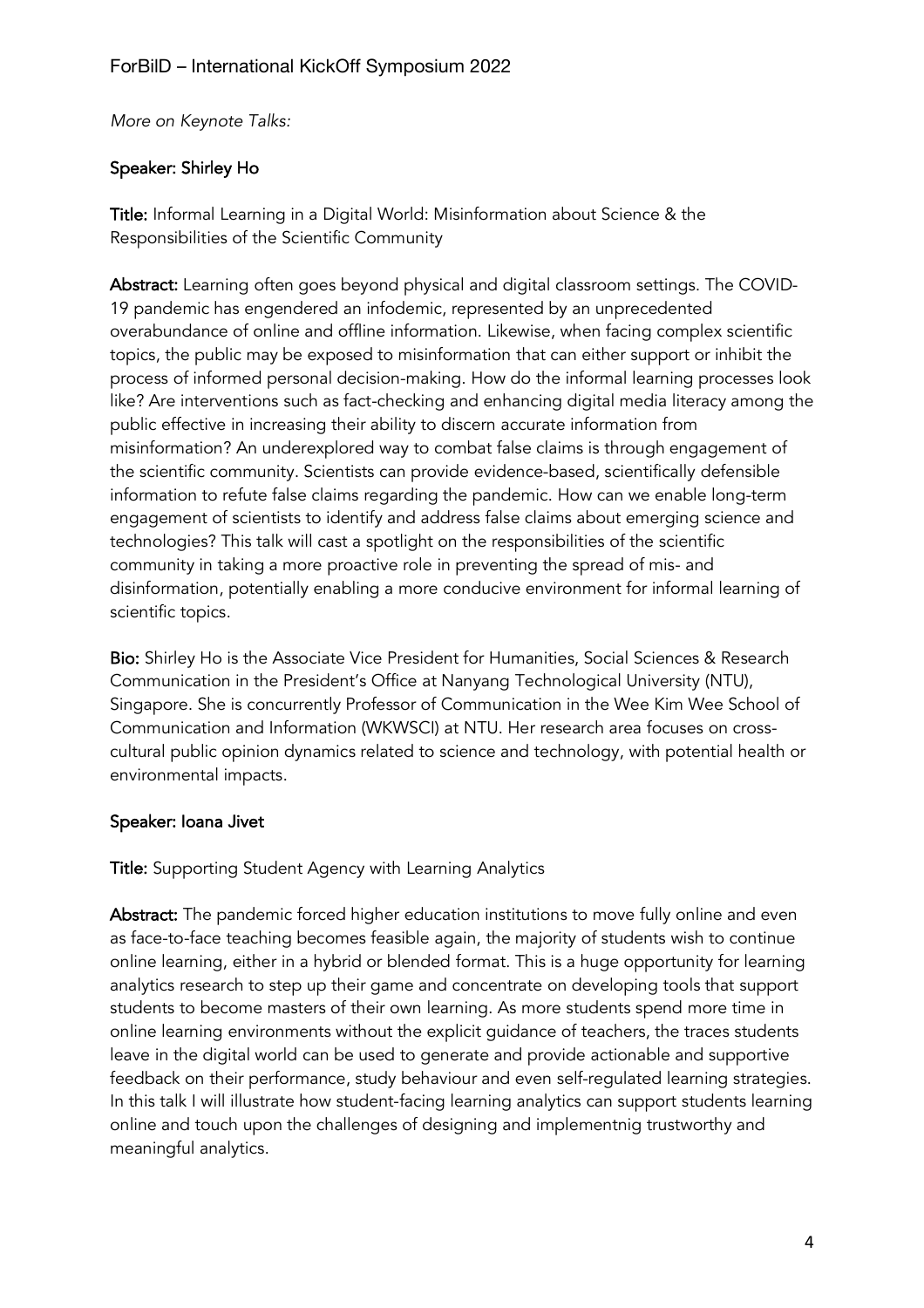## ForBilD – International KickOff Symposium 2022

Bio: Ioana Jivet is a postdoctoral researcher at DIPF and Research Coordinator at studiumdigitale, Goethe University Frankfurt, where she leads research activities on Trusted Learning Analytics under the Hessen Hub, a network of higher education institutions in Hessen, Germany. Ioana's research addresses design and adoption aspects of studentfacing learning analytics. Ioana obtained her PhD Cum Laude in March 2021 at the Open University of the Netherlands on learning analytics dashboards design that foster the development of self-regulated learning skills in Higher Education and MOOCs. Since 2021, Ioana serves as a member of the Society for Learning Analytics Research Executive Board.

#### Speaker: Jennifer Olsen

Title: Supporting Flexibility in Post-Pandemic Higher Education

Abstract: As the global pandemic continues to influence our daily lives, we begin to see that it has had a lasting impact on the educational landscape. In this talk, I will discuss how the design of educational technology has had to adapt to changes in both teaching and learning with a focus on higher education. Particularly, I will look at how the need for additional flexibility given the heightened uncertainty introduced by sudden student and teacher absence, hybrid learning, and other novel educational factors have influenced educational designs and what factors we may need to account for in the near future.

Bio: Jennifer Olsen is an Assistant Professor of Computer Science at the University of San Diego where she leads projects investigating how to provide orchestration support to instructors and the use of multimodal learning analytics in collaborative learning. She received her PhD from Carnegie Mellon University in 2017 from the Human-Computer Interaction Institute as a fellow in the Program for Interdisciplinary Educational Research and a Siebel Scholar. Dr. Olsen has additionally been a postdoctoral researcher in the Computer-Human Interaction in Learning and Instruction Lab at EPFL. Her broader research goals include the promotion of educational technology and learning analytics to support students and instructors in their engagement with complex pedagogical scenarios.